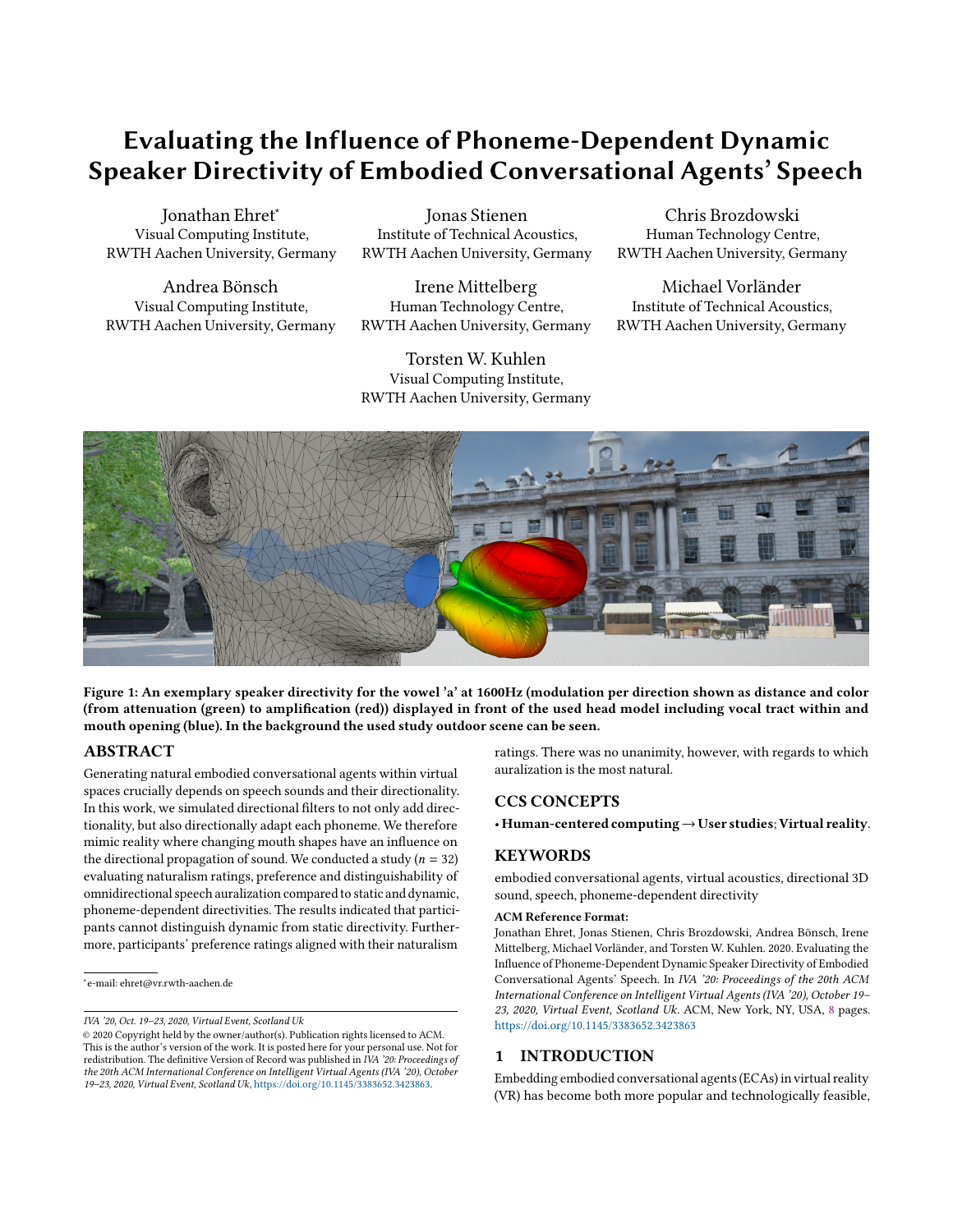with increasing efforts to mimic natural human behavior. Acoustic simulations play a key role in this simulation process, including the auralization of agents' speech sounds. While spatial audio already allows users to identify the location of a speaking agent, this doesn't capture the direction the agent is facing.

In this work, we investigated the effect of adding this directional component to agents' speech on users' experience. First, we simulated static directivities, where directionality is added but does not change based on the content of the speech. Second, we simulated dynamic, phoneme-based directivities, where the directional radiation pattern changes based on the speaker's mouth shape. We conducted a study gathering preference and naturalism ratings of these *static* and *dynamic* auralizations, in contrast to *omnidirectional* audio, which emits the sound equally in all directions. Additionally, we tested whether the participants were able to reliably distinguish these auralizations. Our contribution thereby is to simulate and add dynamic directivities to ECAs' speech and evaluate them in terms of naturalism and perceptibility.

# 2 RELATED WORK

#### 2.1 Spatial Acoustics

The auralization of virtual environments incorporates perceptually relevant physical effects that occur during generation, propagation and pick-up of sound. The human auditory system and the generation of binaural cues in auralization have been a research subject for decades and are investigated extensively (e.g., [\[7\]](#page-7-1), [\[16\]](#page-7-2)). It is wellknown that directional sound must be appropriately reproduced in order to create a convincing acoustic display, which can be achieved based on binaural technology or other spatial audio formats [\[25\]](#page-7-3). The subjective impression of an acoustically responsive environment is modeled by simulation that applies acoustic phenomena during propagation, and integrates reflections at surface boundaries [\[13\]](#page-7-4). Especially in the context of virtual environments, these simulation methods are based on Geometrical Acoustics, where both sound source and receiver are considered infinitesimally small [\[25\]](#page-7-3). Point sources radially emit a signal from their location into space and are considered omnidirectional, since the orientation of the source is not taken into account. In order to maintain the direction-related spectral attenuation that every real-world sound source inherits, a directivity filter can be applied [\[19\]](#page-7-5). Directivity filtering generates perceivable differences to the user, for example, dampening the higher frequencies of speech if the speaker is looking into the opposite direction.

The directional radiation pattern of a sound source, the directivity, is commonly acquired by measurement or physics-based simulation at discrete angular directions [\[5\]](#page-7-6). A given directivity is *static (S)* if the spectra for all directions are not varying over time. A directivity is *dynamic (D)*, if the radiation pattern is time-variant (e.g., depends on the content of the speech). Hence, a sound object, such as a virtual agent's head, may have either a static or a dynamic directivity $^1$  $^1$ . A neutral directivity is attributed *omnidirectional (O)* and does not modify the radiated sound.

Recent work investigated moving sound sources with static directivities and report improvements, when accounting for the varying orientation (rotational movement) of the source [\[1,](#page-7-7) [24\]](#page-7-10).

Postma and Katz report significant differences in the room acoustics clarity and distance perception when presenting auralizations based on recordings that capture a singer's voice simultaneously at many locations and thereby naturally include directivity [\[17,](#page-7-8) [18\]](#page-7-9). These findings therefore encourage the use of directivities in general.

In the domain of music, Ackermann and colleagues added directivities to isolated dry recordings of instruments based on the musicians' motion, and provide evidence that listeners can reliably distinguish between static and moving auralizations [\[1\]](#page-7-7). It remains an open question if time-variant switching of the directivities leads to a perceivable difference compared to the averaged directivity.

During speech, the human vocal tract greatly changes. Different vowels are associated with various mouth openings, which result in variance of the directional pattern [\[3,](#page-7-11) [11\]](#page-7-12). Therefore, we chose to investigate the dynamics of phoneme-dependent directivities in the context of embodied conversational agents and we are interested in understanding the perceptibility of this process when simulated.

#### 2.2 Embodied Conversational Agents

Embodied conversational agents (ECAs) are computer-controlled anthropomorphic characters, using natural language [\[9\]](#page-7-13). For ECAs to be believable, several components have to be simulated (e.g., lip syncing, gestures, mimics, gaze, posture, etc.), with some literature suggesting that user preference will be linked to perceived realism of ECAs, potentially including speech sound realism [\[29\]](#page-7-14). More work needs to be done, however, to test this claim. In the context of virtual acoustics, existing studies demonstrate that a realistic sound environment in VR can significantly improve presence, or the feeling of being there in the virtual world [\[20\]](#page-7-15). Presence has been bolstered, for example, by adding soundscapes or step sound [\[12\]](#page-7-16), or a more advanced speech auralization [\[8\]](#page-7-17). Some research has been conducted to increase the naturalism by introducing artificial breathing during speech [\[6,](#page-7-18) [22\]](#page-7-19), as well as phoneme-dependent lip syncing and face animations [\[23,](#page-7-20) [28\]](#page-7-21). Mehra and colleagues [\[15\]](#page-7-22) suggest that sound source directivities may improve the realism of auralizations. Additionally, Wendt et al. [\[27\]](#page-7-23) examined the influence of static directivity in ECA speech contexts with inconclusive results. The full effect of speech directivity is thus not yet understood. The present study work will try to close this gap, by comparing *dynamic, phoneme-dependent* to *static* speech directivity and *omnidirectional* auralization.

# 3 ACOUSTICS SIMULATION

In the context of a VR environment with an ECA as sound source, a voice signal is emitted that must be frequency-shaped according to the directional radiation pattern of the ECA's head and torso. This signal is further shaped by variations in mouth opening during speech.

#### 3.1 Preprocessing

Directivity datasets can be either acoustically measured or simulated with physics-based approaches. The first method is commonly used for technical devices, like loudspeakers and musical instruments [\[26\]](#page-7-24), and employs an array of microphones surrounding the

<span id="page-1-0"></span> $^1$  This choice of words stands in contrast to related publications (e.g.,  $[1, 17, 18]$  $[1, 17, 18]$  $[1, 17, 18]$  $[1, 17, 18]$ ), where dynamic directivity is attributed to a dynamic/moving sound source rotation and not a time-variant dataset.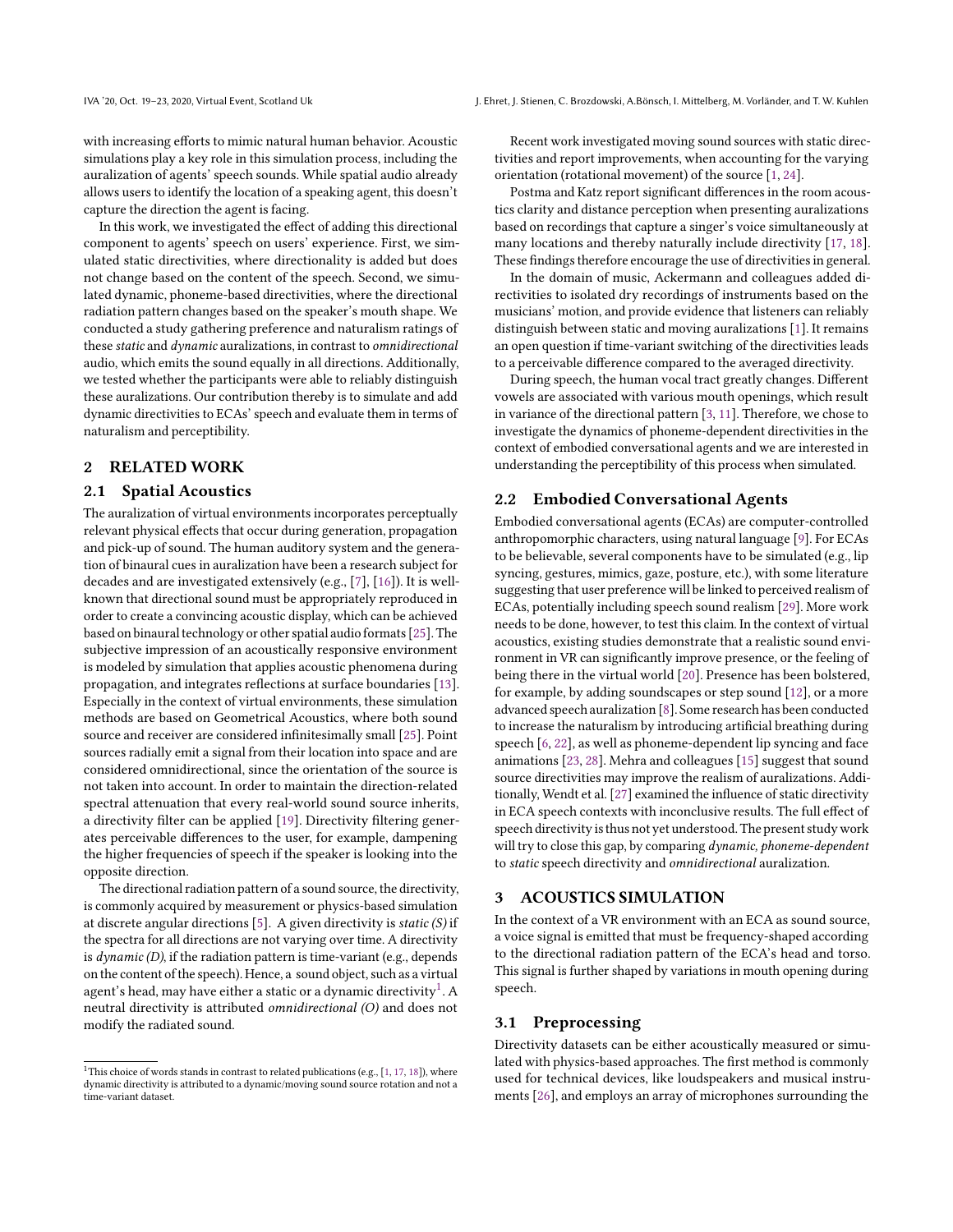Evaluating the Influence of Phoneme-Dependent Dynamic Speaker Directivity of Embodied Conversational Agents' Speech IVA '20, Oct. 19-23, 2020, Virtual Event, Scotland Uk

sound source recording simultaneously. A difference analysis reveals the directional pattern for the given tone or frequency, which is usually formulated as a relative change with respect to the frontal direction in an anechoic environment [\[21\]](#page-7-25). The measurement procedure suffers from a limited frequency range, where valid data can be acquired. Low frequencies are limited by the measurement chamber's ability to mitigate external noise, and high frequencies are limited by the spatial resolution of the measurement array. Thereby the high limit does not usually cover the full audible range. If the sound source can be described by a 3D model, the acoustic radiation can be determined by simulation, for example, with the Boundary Element Method (BEM). To simulate a phoneme-dependent directivity, a 3D head model of a human was selected and combined with different settings of a simplified tube model representing the vocal tract following Arai [\[3\]](#page-7-11), using COMSOL Multiphysics Version 5.4 for the audible frequency range (30Hz to 16kHz in third-octave resolution). A virtual sensor array arranged in an Euler grid of 1° angular resolution acquired the transfer functions from the tube's end where the vocal chords are located. As the model is symmetrical, only one side of the head and vocal tract model was simulated. The results were post-processed by Matlab Version 2018b to normalize the filter values to the frontal direction and mirror the half-sided dataset to cover the full sphere around the sound source. Finally, the data was exported in the OpenDAFF format<sup>[2](#page-2-0)</sup>, which provides an interface to access discrete directional data stored as a lookup table.

In the end, three vowels were selected that cover the mouth opening range on the IPA vowel chart $^3$  $^3$ . The strong similarity between directivities with the same mouth opening but different tongue position prompted us to neglect this dimension. Therefore, three representative directivity datasets for open mouth (a), half-open mouth (e) and closed mouth (i) have been simulated and all other vowels were mapped to these.

Figure [2](#page-2-2) shows the statistical evaluation of the simulated phonemedependent directivities with frequency modulations for all directions and phonemes. The curves indicate moderate damping in the lower frequency range, an articulated region around 1 kHz and slow roll-off towards higher frequencies. The directivity index(DI) is a measure to reveal frontal focusing, where levels above 0 dB are stronger towards the front. Hence, both thelower and the higher frequency range of the DI curve indicate a focusing to the front and attenuation toward other directions [\[7\]](#page-7-1). Our mean deviations between different directions are well above the theoretically audible threshold of approximately 1 dB. In contrast, variations between vowels as indicated by the deep blue interval only show a slightly noticeable difference that exceeds 1 dB just for frequencies above 4 kHz.

# <span id="page-2-4"></span>3.2 Auralization

To render the acoustic virtual environment and to reproduce the binaural signal at the user's ears, we employed a real-time auraliza-tion framework<sup>[4](#page-2-3)</sup>. The agent represented a dynamic, moving sound source that emitted the recorded speech signal. Directivity lookup tables were preloaded and could therefore be assigned to the sound source without delay. This way, switching between directivities had

<span id="page-2-0"></span>

<span id="page-2-1"></span><sup>&</sup>lt;sup>3</sup>International Phonetic Alphabet (IPA): [www.internationalphoneticassociation.org](https://www.internationalphoneticassociation.org/)

<span id="page-2-2"></span>

Figure 2: Simulated directivity statistics over all angles and phonemes described by Arai in [\[3\]](#page-7-11). SD intervals are given as mean +/- standard deviation (SD), either between the simulated vowels or between all directions.

an instantaneously perceivable effect. The realization of the directivity filter bank used a transform of 256 interpolated frequency values from the third-octave resolution into the time domain, which provided an impulse response with the fingerprint of the directional attenuation. Hence, the directivity was made audible by convolving the speech signal with dynamic filter coefficients tied to the emission angle as calculated from the source's position and orientation, as well as the receiver's location. Free-field propagation simulation was applied covering properties like spherical spreading loss (amplification factor depending on relative distance), Doppler shift (resampling depending on relative movement) and the binaural filtering of the incident wave front at the receiver's ears (depending on listener's location and orientation). The binaural audio stream from the auralization pipeline was fed to a reproduction module that uses a 12-loudspeaker audio system that is mounted at the ceiling of a 5 sided CAVE. The approach is based on the multi-channel dynamic cross-talk cancellation system [\[14\]](#page-7-26), which is able to recreate a binaural two-channel audio signal at the user's ears (also referred to as virtual headphone or transaural playback system).

If the communication between an ECA and a user is primarily face-to-face, the directivity variation in the direct sound can be expected to have little effect on the signal. Consequently in our study, different emission angles were enforced by rotation animation of the ECA, and the subjects were encouraged to move in a defined area (cf. Figure [3b\)](#page-3-0). In an indoor environment, reflections off walls need to be taken into account. They can be determined according to the image source method by Allen and Berkeley [\[2\]](#page-7-27). If the ECA for example talks away from the user towards a wall, the damped direct sound is overlaid with the frontal speech sound reflected off the wall. To that end, we created five image sound sources for the walls and the floor. The ceiling was considered non-reflecting, due to computational limitations and it not being visible in the 5-sided CAVE. These image sound sources used the same directivity pattern as the primary source since the filters are, by design, symmetrical. This method approximates early reflections within the room, but further aspects of reverberation were not simulated due to the complexity of

<span id="page-2-3"></span><sup>4</sup>[Virtual Acoustics \(VA\): http://www.virtualacoustics.org](http://www.virtualacoustics.org)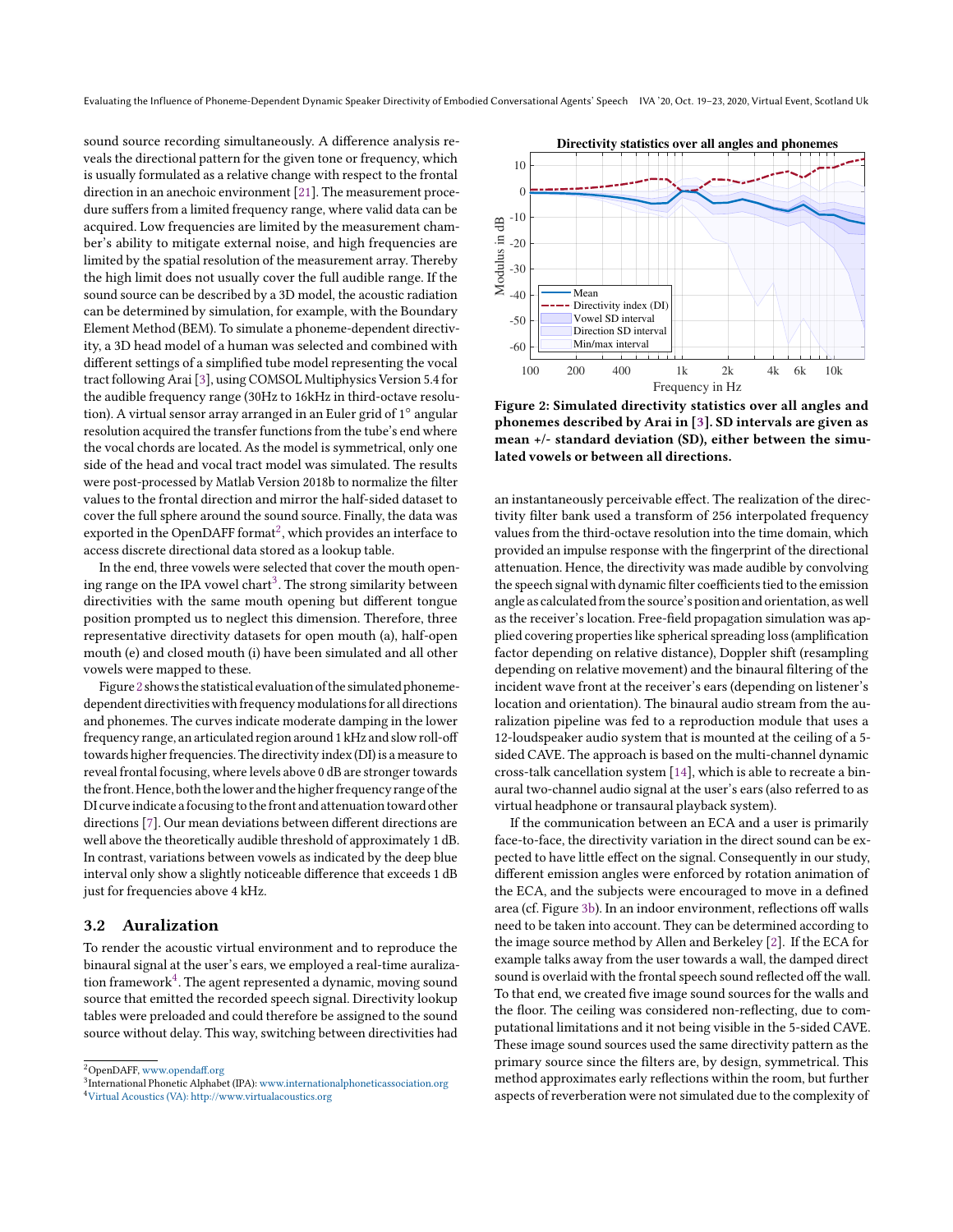<span id="page-3-0"></span>

Figure 3: The different Settings: (a) The Somerset House courtyard and (b) the museum room with a virtual agent, a museum stand and a red area the participants should move on. (c) The actor performing the full-body movements of the speech.

providing real-time update rates during dynamic directivity switching. Furthermore, the experimental environment has a reverberant characteristic that cannot be acoustically treated without interfering with other components. This reverberant characteristic is, however, comparable to the virtual room used in the study. Nevertheless, a problem arises if directivity datasets are exchanged in indoor situations because the overall energy emitted into the room changes in an non-physical way. This is most apparent when an omnidirectional directivity dataset is replaced with a human directivity dataset during auralization because the higher frequencies are dampened drastically to the back of the ECA and result in a harsh drop in that region. This effect is expected and has been intentionally included in the study to investigate the effect of energy change on naturalness ratings.

### 4 STUDY DESIGN

We conducted a within-subject user study in a CAVE to investigate the influence of different ECA speech Auralizations, as well as free-field *outdoor* versus acoustically reflective *indoor* Setting, on naturalism and detectability. Thereby Auralization is varied from unrealistic *omnidirectional* over adding *static* directivity to realistic phoneme-dependent *dynamic* directivity. First, an ECA took the role of a tour guide giving a 90-second speech, while allowing the participants to move freely and change Auralizations. Participants provided naturalism and preference ratings. Second, we tested whether participants were able to detect differences between the Auralizations, by pairwise testing two Auralizations in an A/B/X task.

#### 4.1 Hypotheses

We tested the following hypotheses:

- H1 Because *static* and *dynamic* auralizations better simulate sound propagation, participants will rate the naturalism of these conditions higher than that of an *omnidirectional* auralization.
- H2 Because the impact of *dynamic* auralization is subtle in faceto-face settings, participants will rate the naturalism of *static* and *dynamic* directivities equally.
- H3 Related to H1, participants will prefer auralizations with higher naturalism.
- H4 Because reflections may obscure directionality cues, the differences in naturalism ratings will be stronger in the free-field *outdoor* condition compared to the *indoor* case.
- H5 In contrast to H2, participants will be able to reliably distinguish *static* from *dynamic* directivity in a direct comparison.

### 4.2 Materials

We situated the study in a virtual version of the Somerset House in London, using a freely available scanned model from Sketchfab $^5$  $^5$ . This model was made more lifelike, using booths and trees shown in Figure [3a.](#page-3-0) Additionally, we modeled a virtual museum room with pictures of the Somerset House as well as the model visible through the windows (cf. Figure [3b\)](#page-3-0). This way the exact same speech could be given by the virtual guide in both Settings. The museum room was modeled with similar dimensions to the CAVE to match the local reverberation environment. The speech content was a 90 seconds long talk about the history and some architectural highlights of the Somerset House. An additional 30-second sequence of short words was used to feature English vowels moving from open to closed<sup>[3](#page-2-1)</sup>. The verbal content was recorded by a native English speaker using a calibrated microphone with no frequency weighting (NTi Audio Norsonic M2230) positioned at 0.72m in front of the speaker's mouth under acoustically dry conditions. The speaker's face movements were simultaneously recorded using optical markers and a 14-camera Vicon Tracking system. Due to equipment limitations, the full body movement was recorded in a second pass wherein the speaker reenacted the speech with co-speech gestures and head and body rotations, to showcase all parts of the directivity filters during replay (cf. Figure [3c\)](#page-3-0). The movements were transferred to a virtual human model, created with Reallusion's Character Creator 3 (cf. Figure [3b\)](#page-3-0), using Autodesk Motionbuilder. Unfortunately, the recorded face motion did not fit the 3D model so the lip syncing was manually re-created by an artist using Reallusion's iClone 7. Unreal Engine 4.22 was used for presentation. Furthermore, the timings of the vowels in both speeches were manually annotated and a mapping was created from all occurring vowels to the three vowels used for directivity simulation, following their position on the IPA vowel

<span id="page-3-1"></span><sup>&</sup>lt;sup>5</sup>Somerset House site survey scan 2019 by Kimchi and Chips art collective: <https://skfb.ly/6svNI>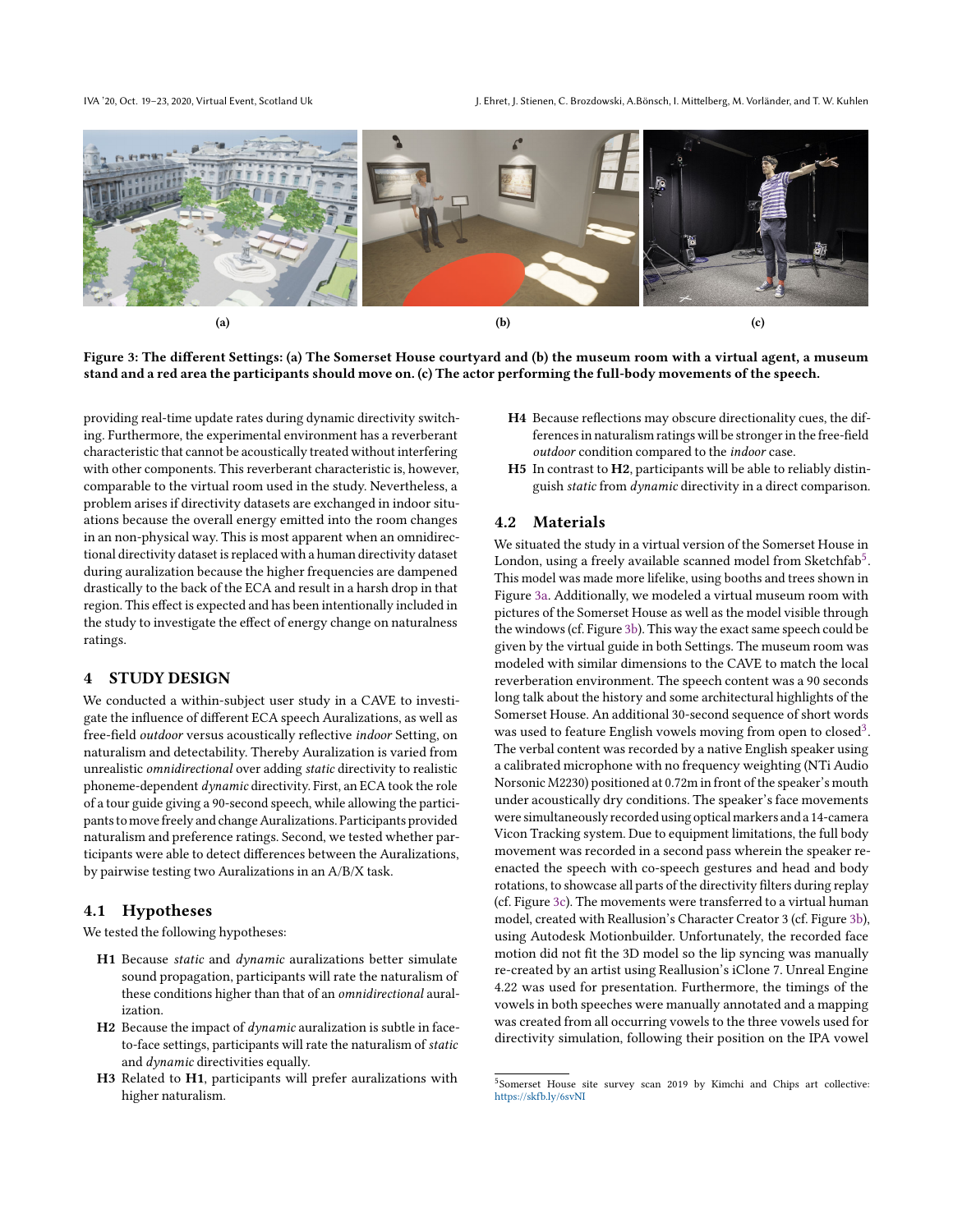Evaluating the Influence of Phoneme-Dependent Dynamic Speaker Directivity of Embodied Conversational Agents' Speech IVA '20, Oct. 19-23, 2020, Virtual Event, Scotland Uk

<span id="page-4-0"></span>

Figure 4: The setup of the Detectability task.

 $\text{chart}^3$  $\text{chart}^3$ . Consonants in between were auralized using the directivity of the vowel before and diphthongs were split in the middle.

#### 4.3 Tasks

Participants engaged in two tasks: the*Comparison* and the*Detectability* task.

In the Comparison task, the ECA gave the above mentioned 90-second speech with associated movements in front of the participants. The speech was always identical throughout the experiment to avoid distractions. During the speech participants had the option to switch between three levels of Auralization: *omnidirectional* or featuring *static* or *dynamic* directivity. The switching was done by three dedicated buttons on the interaction device and had no perceivable delay. A sign next to the ECA displayed a letter (A, B, or C) corresponding to the auralization (see Figure [3b\)](#page-3-0). Auralization-letter mapping was randomized across trials. Participants were encouraged to switch as often as they liked. Once the speech was over, a 4-item questionnaire was displayed next to the ECA, asking first łWhichvariant do you prefer?žNext, three 7-point Likert scales asked "How natural was Variant  $A/B/C$ " on a scale from "very unnatural" $(1)$ to "very natural"(7). All of these questions had to be answered to continue. Alternatively, participants could answer a subset of the questions and repeat the 90-second speech. Those who repeated the trial only did so once. During the speech, participants were asked to move on a red ellipse (2.3m $\times$ 1.5m) displayed underneath them, to encourage listening from different directions. The task was repeatedly performed in both Settings, *outdoor* and *indoor*, counterbalanced for order of presentation across participants.

During the Detectability task three equidistant ECAs were placed on platforms in front of the participants, with signs indicating A, X, and B (cf. Figure [4\)](#page-4-0). If the participant clicked on a sign using a pointing ray and dedicated button, the respective agent started to speak and slowly rotate. Any other currently speaking agent was stopped. The speech content used here was a series of short words with all English vowels. Participants were told that A and B are always different and that X always matches either A or B. The participants were allowed to listen to each agent as much as they liked until they felt able to decide whether X sounded the same as A or as B. This answer

was given via button press, only after each model had been played at least once.

# 4.4 Procedure

Participants first gave informed consent, provided demographic information and read task descriptions. Next, they entered the CAVE and performed a practice trial of the *Comparison* task, which included virtual interface instructions as well as the standard post-trial questionnaire. The practice trial compared the omnidirectional auralization to two very artificial sounding high- and low-pass filtered auralizations, with the expectation that participant would prefer the omnidirectional one. Participants who preferred the artificial auralizations were excluded from analyses. Experimental *Comparison* trials were blocked for *outdoor* versus *indoor* Setting, randomized for order of presentation across participants. For each of three experimental trials within each Setting, each Auralization was randomly paired with A, B or C. After six *Comparison* trials, participants were asked to answer the 5-item Social Presence Survey [\[4\]](#page-7-28) and leave the CAVE for a 5-minute break. Next, participants returned to the CAVE for nine trials of the A/B/X *Detectability* task, which presented each possible combination of Auralization pairs three times in randomized order. All participants performed the *Comparison* task prior to the *Detectability* task to avoid direct comparisons influencing our measures of naturalism and preference. Finally, participants filled out a post-study questionnaire, addressing the ease of the *Detectability* task, as well as the intensity and realism of the audio, on 7-point Likert scales.

### 4.5 Measures

In addition to the in-VR decisions and questionnaire responses, we recorded the position and orientation of the participant and the currently speaking ECA. From these, we summed up the distance participants' heads moved between two frames during the *Comparison* task, as well as the change in emission angle. The emission angle is the angle under which the speech sound source was heard, relative to the ECA's head, and can be computed as:

$$
\angle
$$
emission =  $\angle$  (p  
participant - p<sub>agent</sub>,  $\vec{d}_{agent}$ )

with the position  $p$  and forward direction  $\vec{d}$  of the participant's and agent's head.We compute the maximum emission angle encountered during each of the Auralizations in every trial, as well as the sum of emission angle changes between all adjacent frames.

#### 4.6 Equipment

The study was conducted in a five-sided CAVE (four walls and a floor) with a size of  $5.25m \times 5.25m \times 3.30m$  ( $w \times d \times h$ ). The participants wore tracked active stereo glasses and interacted with an ART Flystick 2. The open ceiling of the CAVE was besides the tracking system equipped with an audio system generating binaural audio using cross-talk cancellation (cf Section [3.2\)](#page-2-4). Furthermore, two small surveillance cameras and microphones were mounted in the ceiling, and used by the experimenter to monitor progress.

#### 4.7 Participants

32 participants (9 female) were primarily recruited via university mailing lists. Three participants were excluded from all analyses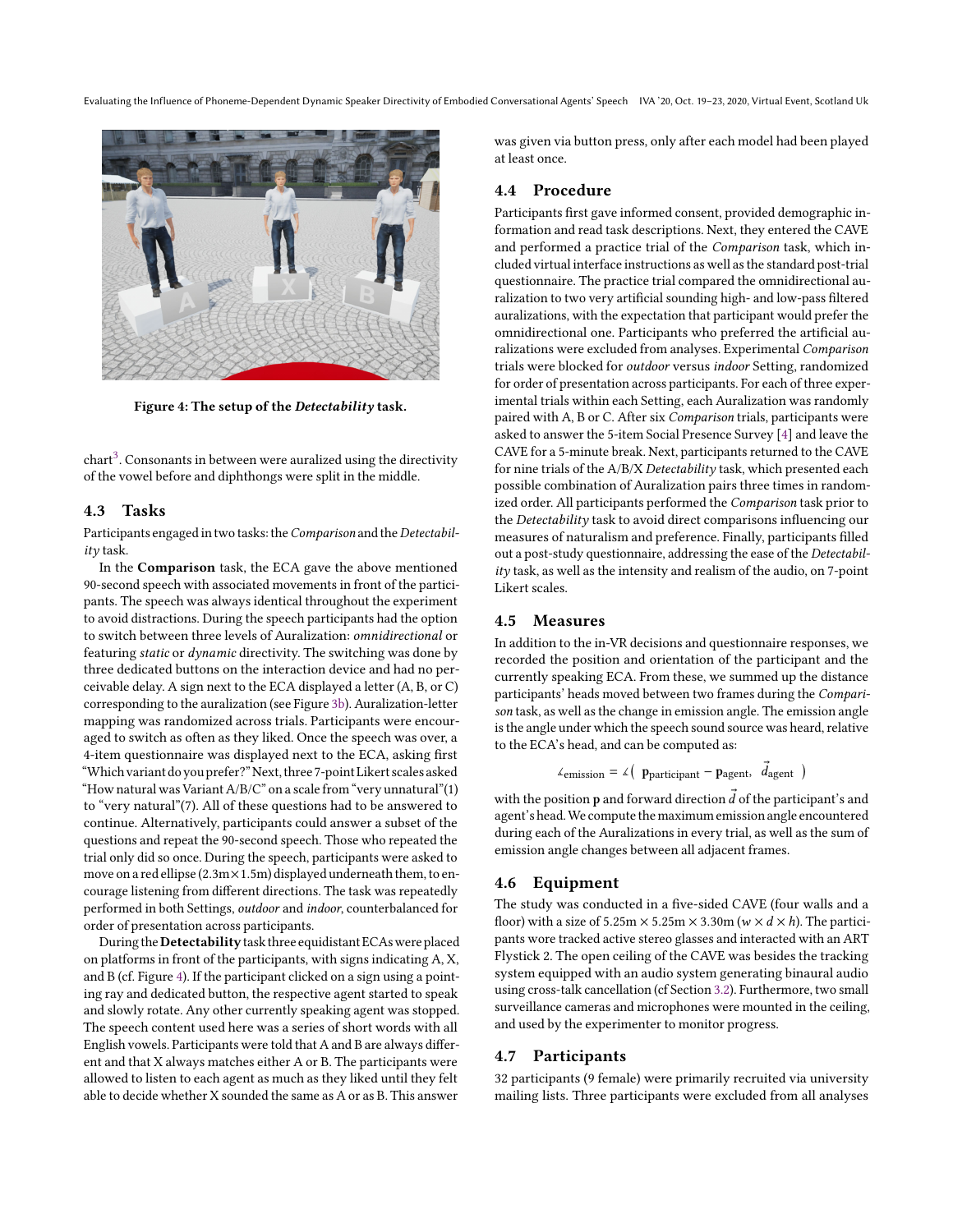IVA '20, Oct. 19-23, 2020, Virtual Event, Scotland Uk J. Ehret, J. Stienen, C. Brozdowski, A.Bönsch, I. Mittelberg, M. Vorländer, and T. W. Kuhlen

<span id="page-5-0"></span>

Figure 5: (a) The percentage of correct answers when trying to differentiate between the different Auralizations omnidirectional (O), static (S) and dynamic (D) in an A/B/X comparison. Error bars show the standard deviation. (b) The number of preferences per Auralization split by the two Settings: the courtyard scene (outdoor) and the museum scene (indoor). (c) Box plot of naturalism ratings per Setting and Auralization averaged over 3 trials based on a 7-point Likert scale from "very unnatural"(1) to "very natural"(7). Boxes indicate quartiles, with whiskers at full range.

for failure to select the correct response during the practice trial. Furthermore, answers to three *Comparison* task trials were removed where the participant failed to listen to all three auralizations. The remaining 29 participants (8 female) had a mean age of 28.24 (standard deviation (SD) = 9.85), and all reported normal hearing, normal or corrected vision and some English skills (2 "basic", 27 "fluent").

### 5 STUDY RESULTS

The participants rated the sound's realism on a 7-point Likert Scale from "not at all"(1) to "a lot"(7) ( $M = 5.00$ , SD = 1.10) and the sound intensity on a scale from "too silent"(1) to "too loud"(7) ( $M = 4.07$ , SD = .60) overall appropriate. Furthermore the ease of *Detectability* phase was rated on a 7-point Likert Scale from "not at all"(1) to "a lot"(7) ( $M = 3.65$ , SD = 1.78) as reasonable. Social Presence was rated with a neutral  $.1$  (SD = 4.08) of the possible scale from -15 to 15.

The results of the *Detectability* task can be seen in Figure [5a.](#page-5-0) A planned chi-square test of independence was performed to examine the relation between the different A/B/X-comparison-pairs and the ability to detect whether X was the same Auralization as A or B. There was a significant difference between response accuracy across comparison pairs,  $\chi^2(2, N = 261) = 48.97, p < .0001$ . Furthermore two-sided binomial tests showed that *omnidirectional (O)* can be distinguished from both *static (S)* and *dynamic (D)*speaker directivity significantly better than by chance,  $ps < .0001$ . The A/B/X decisions between *S* and *D* speaker directivity, on the other hand, were not significantly different from chance (.5),  $p = .52$ .

Figure [5b](#page-5-0) highlights the frequency of preference selection in the *Comparison* task. A planned chi-square test did not reveal a main effect of the Setting: *outdoor* vs. *indoor*,  $\chi^2(2, N = 171) = 4.30$ ,  $p = .116$ . The relation between preference and naturalism ratings of the different Auralizations was further analysed using a planned

two-way repeated measures ANOVA. There was a statistically significant interaction between preference and Auralization on naturalism ratings per trial,  $F(4, 504) = 39.6$ ,  $p < .0001$ . Therefore, the naturalism ratings per Auralizations were analysed for each preference rating. P-values were adjusted using the Bonferroni multiple testing correction method. The effect of preference was significant for all three preference outcomes ( $ps < .0001$ ). Pairwise comparisons, using paired t-test, show that the naturalism rating of the preferred Auralization is always significantly higher than the ones of the other two Auralizations ( $ps < .0001$ ). Furthermore the differences between the non-preferred Auralizations were non-significant(*S* vs. *D* when choosing  $O (p = 1.0)$ ,  $O$  vs.  $D$  when choosing  $S (p = .13)$  and  $O$  vs. *S* when choosing  $D(p = .09)$ .

Figure [5c](#page-5-0) shows the mean values of the naturalism ratings, averaged over the 3 trials per Setting. A planned 2x3 (Settings by Auralizations) repeated measures ANOVA revealed no significant effects ( $Fs < .932, ps > .40$ ) and only a marginal trend for Setting  $(F(1, 168) = 3.231, p = .074)$ , with slightly higher naturalism ratings for *outdoor*.

Looking at the preferences of single participants (cf. Figure [6a\)](#page-6-0), we saw that the number of times single participants preferred either Auralization seems to be bi-modal. We combined *S* and *D* here following the results of the *Detectability* task. This way we found that there is a group of participants strongly preferring *S + D* while some other participants were consistently in favor for *O* with a noticeable gap in between. Due to this observation we split the population into three groups: those preferring  $O(N=12)$  or  $S + D(N=11)$  more often and individuals preffering these two auralization (groups) equally often (N=6), labeled as 'Indiff'.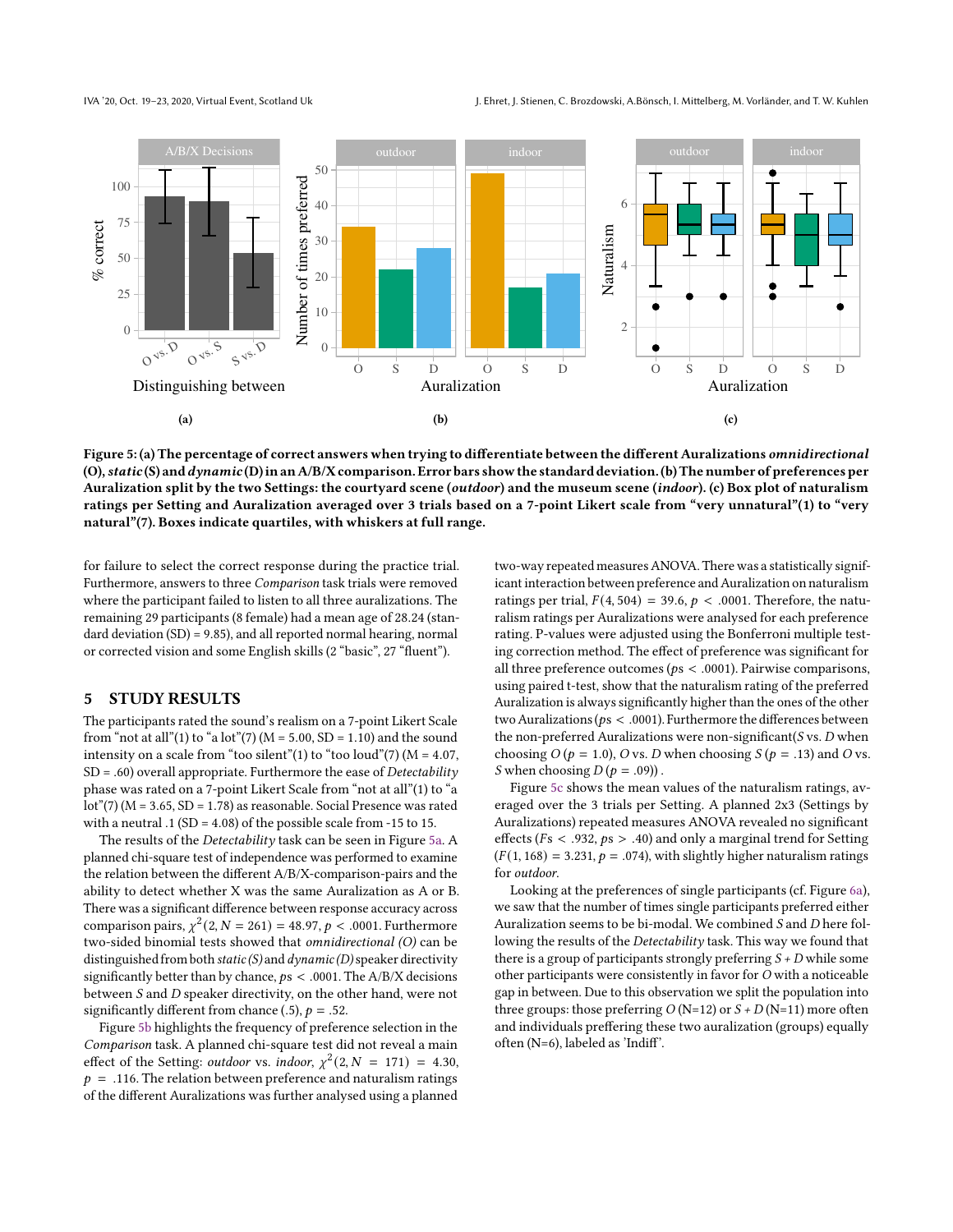Evaluating the Influence of Phoneme-Dependent Dynamic Speaker Directivity of Embodied Conversational Agents' Speech IVA '20, Oct. 19-23, 2020, Virtual Event, Scotland Uk

<span id="page-6-0"></span>

Figure 6: (a) How many participant preferred S+D how often. Following the results of the Detectability task, S and D are combined. (b) Mean naturalism ratings per preference type (where O and S+D preferred this Auralization more than 3 times and Indiff both exactly 3 times) and Auralization averaged over 3 trials based on a 7-point Likert scale from "very unnatural" $(1)$  to "very natural" $(7)$ .

A post-hoc 3x3 repeated measures ANOVA showed a significant interaction between this preference grouping (further called Preference Type) and Auralization,  $F(4, 165) = 8.58$ ,  $p < .0001$ . Therefore, the effect of the Auralization was analyzed for each Preference Type. P-values were adjusted using the Bonferroni multiple testing correction method. The effect of Auralization was significant for O-preferred ( $p < .001$ ) and S+D-preferred ( $p = .009$ ) but not for the indifferent group ( $p = 1$ ). Pairwise comparisons, using paired t-test, show that the naturalism ratings were significantly higher for the preferred Auralization in these two groups (O-preferred:  $ps < .001$ ; S+D-preferred: *O* vs. *S*  $p = .02$  and *O* vs. *D*  $p = .01$ ), while no other differences were significant ( $ps > .39$ ).

In our next post-hoc analysis, we examined participant movement during the *Comparison* task while the agent was speaking. Changes in auralization become most noticeable when the participant experiences a variety of emission angles. Participants moved an average of 123m (SD = 86m) with an accumulated change of emission angle of 13, 814◦ (SD= 3, 657◦ ). The mean maximum emission angle per Auralization and trial was  $104^\circ$  (SD = 37 $^\circ$ ). However, there was no correlation evident in the data between this maximum emission angle and individual naturalism ratings per Auralization and trial ( $p = .13$ ). There was also no significant correlation between the accumulated movements and naturalism ratings grouped by Auralization ( $ps > .22$ ), with only a marginal negative correlation between accumulated emission angle change and the naturalism rating of *O*,  $r(56) = -.24, p = .067$ . Furthermore, there was also no significant correlation regarding movement and the quantity of preferences for either Auralization ( $ps > .19$ ).

### 6 DISCUSSION

The results of the *Detectability* task show that participants were able to differentiate ECAs having an *omnidirectional* auralization from those using a directional one. However, participants were unable to reliably distinguish between *static* and *dynamic* directivity, even when given control over the rotation of the agents. This pattern contradicts hypothesis H5. However given the subtle differences in the simulated directivity data of the different vowels (cf. Figure [2\)](#page-2-2), participants inability to distinguish both directional auralizations is unsurprising.

Furthermore, we were able to support H3. Participants rated the naturalism of their preferred auralization significantly higher than that of the other two. This aligns with proposals that listeners prefer naturally sounding ECAs [\[29\]](#page-7-14), and affirms the need to optimize for higher naturalism.

In general, we did not observe higher naturalism ratings for the two directional auralization methods, leading us to reject H1. This can potentially be attributed to the fact that the low-pass filters applied in the directional auralizations in cases of lateral or even backward emission angles may detract from their perceived naturalism. While directional auralizations may be closer to reality, users seem to prefer that speech is unchanged. This finding allows for speculation about the role of low-pass filtering on speech intelligibility [\[10\]](#page-7-29). We also found, however, that several participants consistently select either strongly in favor of the directional auralizations or the omnidirectional auralization, while others remained indifferent (cf. Figure [6a\)](#page-6-0). We therefore performed a post-hoc split based on this preference, and found significant differences in the naturalism ratings in favor of participants' preferred auralization (cf. Figure [6b\)](#page-6-0).

Even under this split, there was no significant difference between *static* and *dynamic* auralizations. One possible explanationis that participants were not listening enough to non-frontal directions, as the virtual environment implied face-to-face communication. The measured maximum emission angles, however, exhibit sufficiently large movements as to elicit directional effects (mean above 90°). Furthermore, a post-hoc analysis did not show any significant relationship between participant movement and naturalism or preference ratings. A marginal trend revealed that participants who moved more (i.e., those who had a larger summed emission angle, indicating effort to detect differences), rated the naturalism of *omnidirectional* slightly lower. We take this result to suggest that our study circumvented the possible impact of insufficient movement, which would have otherwise hidden auralization differences at non-frontal emission angles. Therefore, we cautiously support H2.

Given these results, it may not be necessary for ECAs to implement dynamic, phoneme-dependent directivity for a comparable face-toface interaction. In our case, the added effort over a static directivity seems unrecognized by the listeners. This would make auralizing ECAs' voices easier, eliminating the extralink between the animation system and the acoustical simulation to switch directivity filters based on the currently uttered phoneme.

We were unable to confirm H4, pertaining to the strength of naturalism differences across free-field *outdoor* versus reflective *indoor* Setting. We expected that the different directivity spectra per propagation path of the additional indoor reflections would entail